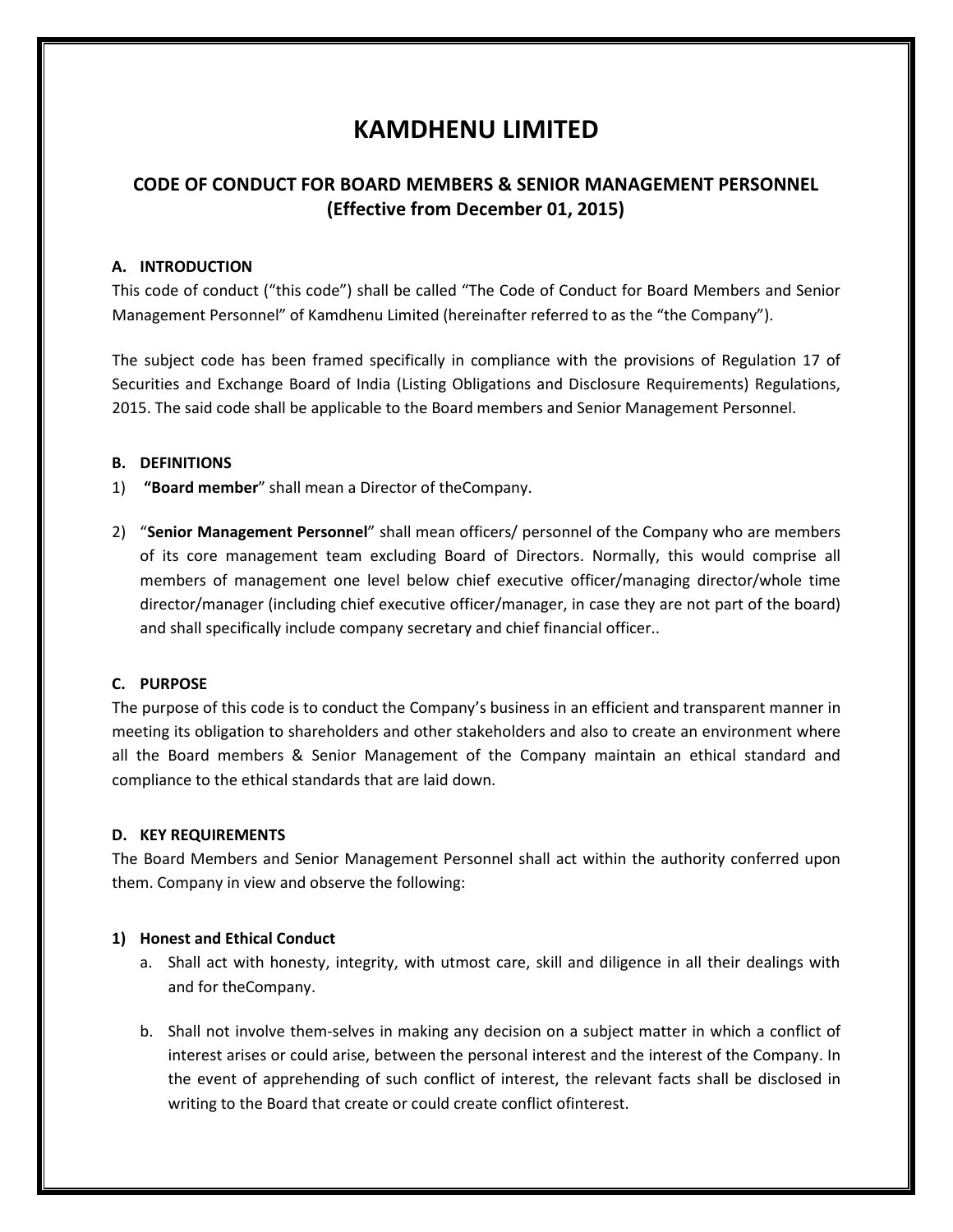- c. Shall avoid conducting business with a relative or with private company in which the relative is a member or a public limited company in which a relative holds 2% or more shares or voting rights or with a firm in which relative is apartner.
- d. Shall avoid having any personal and / or financial interest in any business dealings concerning theCompany.
- e. Shall act in utmost good faith and fulfill the fiduciary obligations without allowing their independence of judgments to becompromised.

### **2) Confidentiality**

- a. Shall not use any confidential information obtained by them in the course of their official duty, whether come from the Company or otherwise, for personal gain, or use/allow the use of such information for the financial benefit for any otherperson.
- b. Shall maintain the principle of need to know and also confidentiality of all material non-public information about the Company, its business andaffairs.

### **3) Compliance with Laws, Rules andRegulations**

a. Shall abide by all applicable laws and regulations including the Company's Code for prevention of InsiderTrading.

#### **4) CorporateOpportunity**

a. Shall not exploit for their own personal gain, opportunities that are discovered through use of corporate property, information or position, unless the opportunity is disclosed fully in writing to the Board of Directors of the Company and the Board declines to pursue such opportunity and allow him to avail suchopportunity.

#### **5) FairDealing**

a. Shall deal fairly with customers, suppliers, competitors, and one another at all times and in accordance with ethical business practices. No one should take unfair advantage of anyone through manipulation, concealment, abuse of privileged information, misrepresentation of material facts or any other unfair dealingpractice.

## **6) Other Organizations**

- a. Shall not hold any positions or jobs or engage in outside businesses or other interests that adversely affect the performance of duties of the Company. Whole time Directors and Senior Management Personnel are expected to devote their full attention to the business interest of theCompany.
- b. Shall not serve on the Board of Directors of any Body Corporate involved in the same line of business, in which the Company is involved, other than a non-profit, charitable, religious, civic or educational organization, without the prior written approval of the Board in case of Board Members and Managing Director in case of Senior ManagementPersonnel.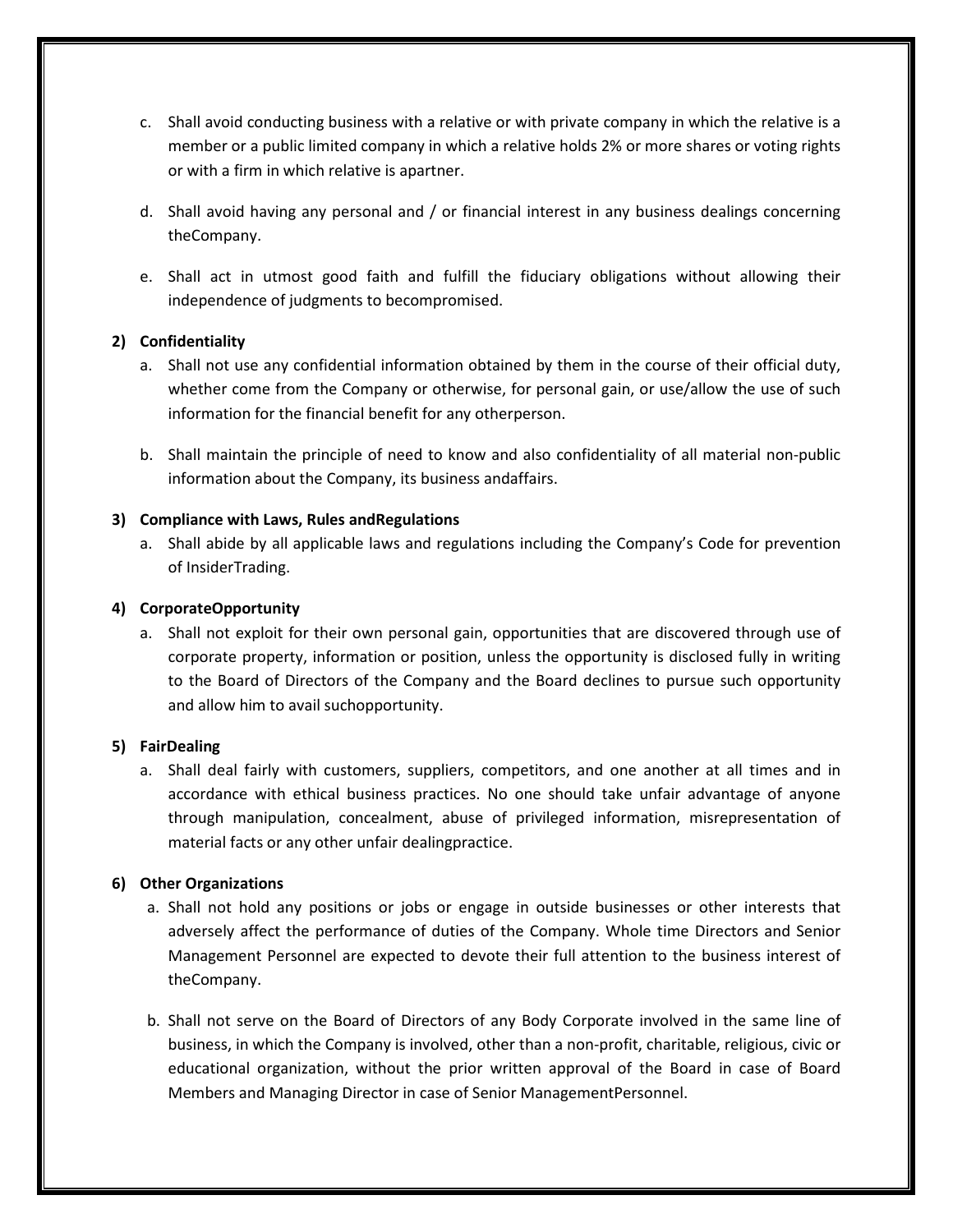#### **7) Protection and Proper use of Company's Assets**

a. Directors and Senior Management shall protect the Company's assets including the physical assets, information and intellectual rights and shall not use the same for personalgain.

## **8) Gifts and otherBenefits**

a. Shall not seek or accept or offer directly or indirectly any gifts, donations, remuneration, hospitability, illegal payments, favour in whatsoever form howsoever described by the customers, vendors, consultants etc. that is perceived as intended, directly or indirectly, to influence any business decision, any act or failure to act, any commitment of fraud, opportunity for committing anyfraud.

## **E. PLACEMENT OF THE CODE ONWEBSITE**

Pursuant to Clause 49 of the Listing Agreement, this code and any amendments thereto shall be hosted on the website of the Company i.e. www.kamdhenulimited.com.

## **F. ANNUAL COMPLIANCEREPORTING**

In terms of Regulations 25 of the Securities and Exchange Board of India (Listing Obligations and Disclosure Requirements) Regulations, 2015, all Board Members and Senior Management Personnel shall affirm compliance of this code within 30 days of close of every financial year. The Annual Report of the Company shall contain a declaration to this effect by Chairman & Managing Director. A Performa of Annual Compliance Report is at Annexure-II. The Annual Compliance Report shall be forwarded to the Company Secretary.

The Managing Director of the Company and the Whole Time Finance Director or any other person heading the finance function shall certify to the Board that there are, to the best of their knowledge and belief, no transactions entered into by the Company during the year which are fraudulent, illegal or in violation of this Code.

## **G. CONSEQUENECES OF NON-COMPLIANCE OF THISCODE**

In case of breach of this code by the Board members and Senior Management Personnel, the same shall be considered by the Board of Directors in case of Board Members and Committee of Directors in case of Senior Management Personnel, for initiating appropriate action, as deemednecessary.

## **H. ACKNOWLEDGEMENT OF RECEIPT OF THECODE.**

All Board Members and Senior Management Personnel shall acknowledge receipt of this Code or any modification(s) thereto in the acknowledgement form as at Annexure –1, and forward the same to the Company Secretary indicating that they have received, read and understood and agreed to comply with this code.

1) Duties of Independent Director

The independent directors shall—

undertake appropriate induction and regularly update and refresh their skills, knowledge and familiarity with the company;

2) seek appropriate clarification or amplification of information and, where necessary, take and follow appropriate professional advice and opinion of outside experts at the expense of the company;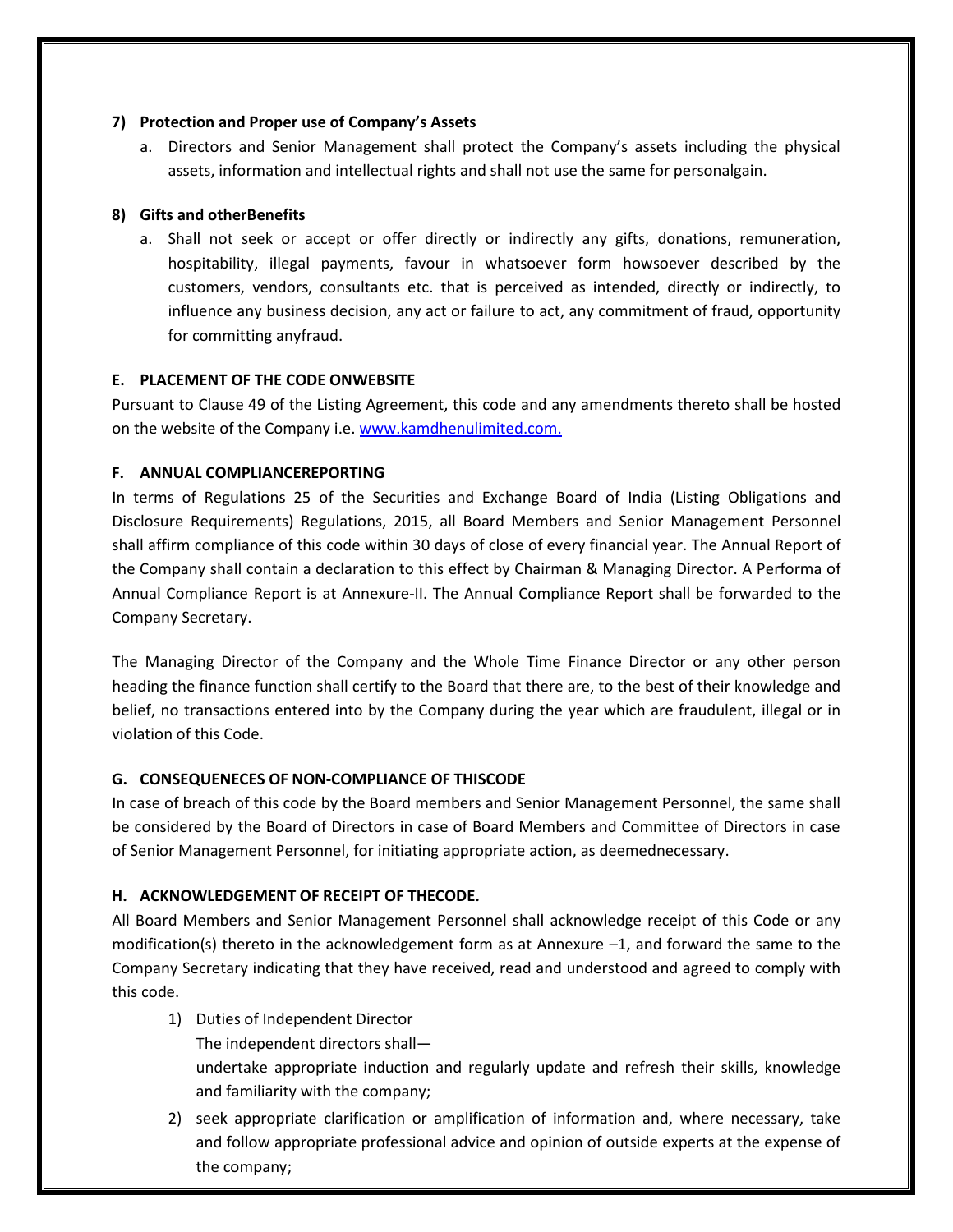- 3) strive to attend all meetings of the Board of Directors and of the Board committees of which he is a member;
- 4) participate constructively and actively in the committees of the Board in which they are chairpersons or members;
- 5) strive to attend the general meetings of the company;
- 6) where they have concerns about the running of the company or a proposed action, ensure that these are addressed by the Board and, to the extent that they are not resolved, insist that their concerns are recorded in the minutes of the Board meeting;
- 7) keep themselves well informed about the company and the external environment in which it operates;
- 8) not to unfairly obstruct the functioning of an otherwise proper Board or committee of the Board;
- 9) pay sufficient attention and ensure that adequate deliberations are held before approving related party transactions and assure themselves that the same are in the interest of the company;
- 10) ascertain and ensure that the company has an adequate and functional vigil mechanism and to ensure that the interests of a person who uses such mechanism are not prejudicially affected on account of such use;
- 11) report concerns about unethical behaviour, actual or suspected fraud or violation of the company's code of conduct or ethics policy;
- 12) act within their authority, assist in protecting the legitimate interests of the company, shareholders and its employees;
- 13) not disclose confidential information, including commercial secrets, technologies, advertising and sales promotion plans, unpublished price sensitive information, unless such disclosure is expressly approved by the Board or required by law.

#### **I. AMENDMENTS**

The provision of this Code can be amended/ modified by the Board of Directors of the Company from time to time and all such amendments/modifications shall take effect from the date stated therein.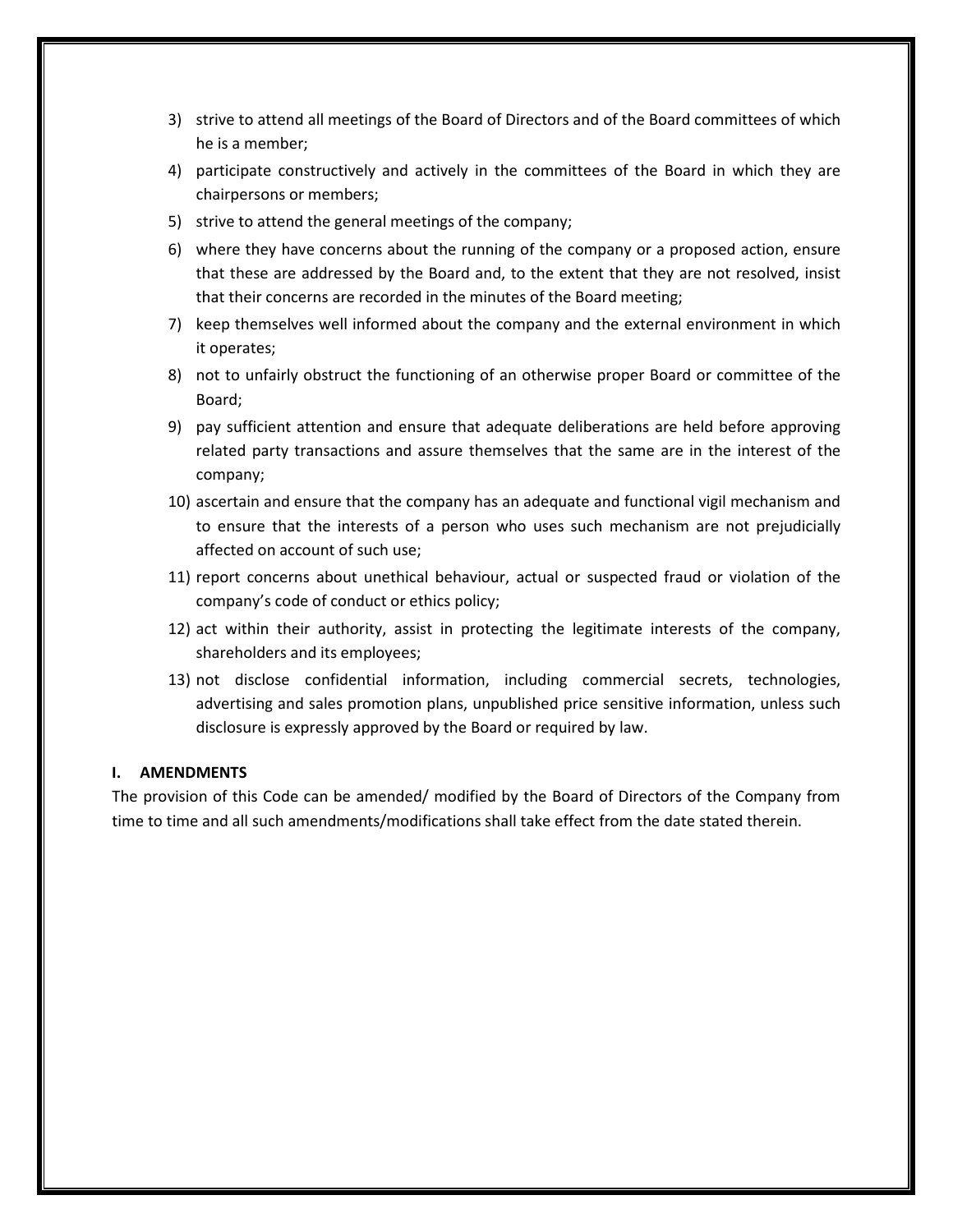**ANNEXURE -1** 

# **KAMDHENU LIMITED**

## **CODE OF CONDUCT FOR BOARD MEMBERS & SENIOR MANAGEMENT PERSONNEL**

## **ACKNOWLEDGEMENT FORM**

I, ……………………………………………………………..…... , have received and read the Company's "CODE OF CONDUCT FOR BOARD MEMBERS AND SENIOR MANAGEMENT PERSONNEL ("this Code"). I haveunderstood the provisions and policies contained in this Code and I agree to comply with this code.

Signature :…………………………………………..

Name :………………………………………………..

Designation : …………………………………………

Date : ……………………………………………….

Place :………………………………………………..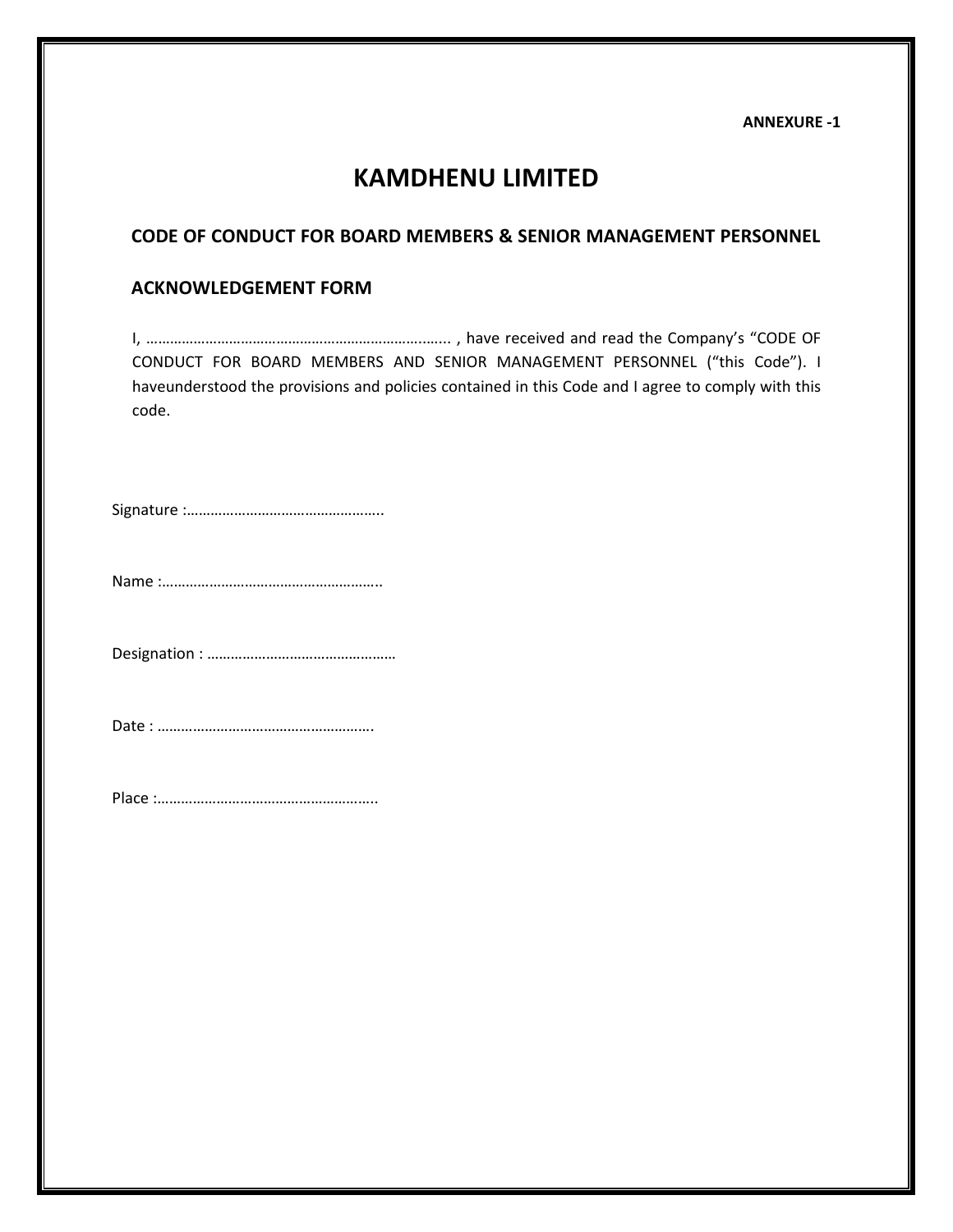**Annexure - 2** 

# **KAMDHENU LIMITED**

## **CODE OF CONDUCT FOR BOARD MEMBERS & SENIOR MANAGEMENT PERSONNEL**

## **ANNUAL COMPLIANCE REPORT\***

I, ............................................................... ,do hereby solemnly affirm that to the best of my knowledge and belief, I have fully complied with the provisions of the CODE OF CODUCT FOR BOARD MEMBERS & SENIOR MANAGEMENT PERSONNEL, during the financial year ended 31<sup>st</sup>March, 20........

Signature :…………………………………………..

Name :………………………………………………..

Designation : …………………………………………

Date : ……………………………………………….

Place :………………………………………………..

\* To be submitted by 30th April each year.